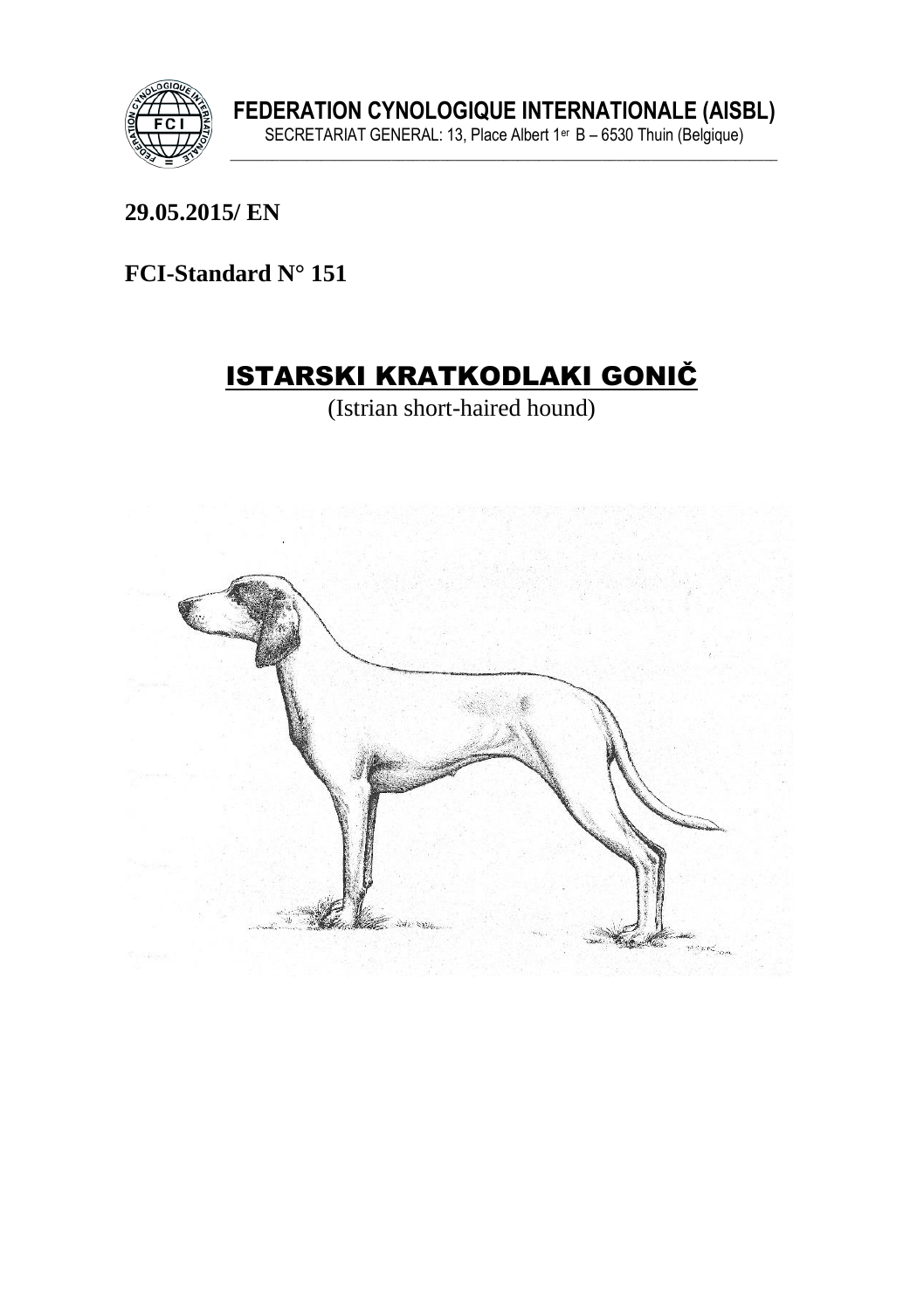**TRANSLATION**: Christina Bailey / Official language (DE). Revised by Renée Sporre-Willes.

#### **ORIGIN**: Croatia.

#### **DATE OF PUBLICATION OF THE OFFICIAL VALID STANDARD**: 03.11.2014.

**UTILIZATION**: A hound with lots of stamina particularly fitted for hare, fox and boar hunting but can also be used as a tracking leash hound.

| <b>FCI-CLASSIFICATION:</b> Group 6 Scenthounds and related |                     |  |                                      |
|------------------------------------------------------------|---------------------|--|--------------------------------------|
|                                                            |                     |  | breeds.                              |
|                                                            |                     |  | Section 1.2 Medium sized scenthounds |
|                                                            | With working trial. |  |                                      |

**BRIEF HISTORICAL SUMMARY**: The breed descents from an old type of the "East Adriatic white hound with markings". The earliest proof of this can be seen in the Franciscan monastery in Dubrovnik, which originates from the time between 1327 and 1348. The Capital column of four dogs shows the old type of this hound. The Istrian Short Haired Hound can be found on a painting from the year 1474 "The bow of the three kings" in the cemetery chapel next to the village of Beram (Istrien). The altar painting from the year 1476 "The mother of Mercifulness" in the church of the holy Francis in Zadar, where in the left bottom corner an ancestor of today's Istrian Hound is shown. He was shown then with a three-coloured coat. The description of this hound can be found in the manuscript of the Dakovoe Bishop Petar Bakic from the year 1719, where it says that the breeding of the Istrian Hound was already known before the 14<sup>th</sup> century. The first Standard for the Short-haired Istrian Hound was published by the FCI on the 2<sup>nd</sup> of April 1955.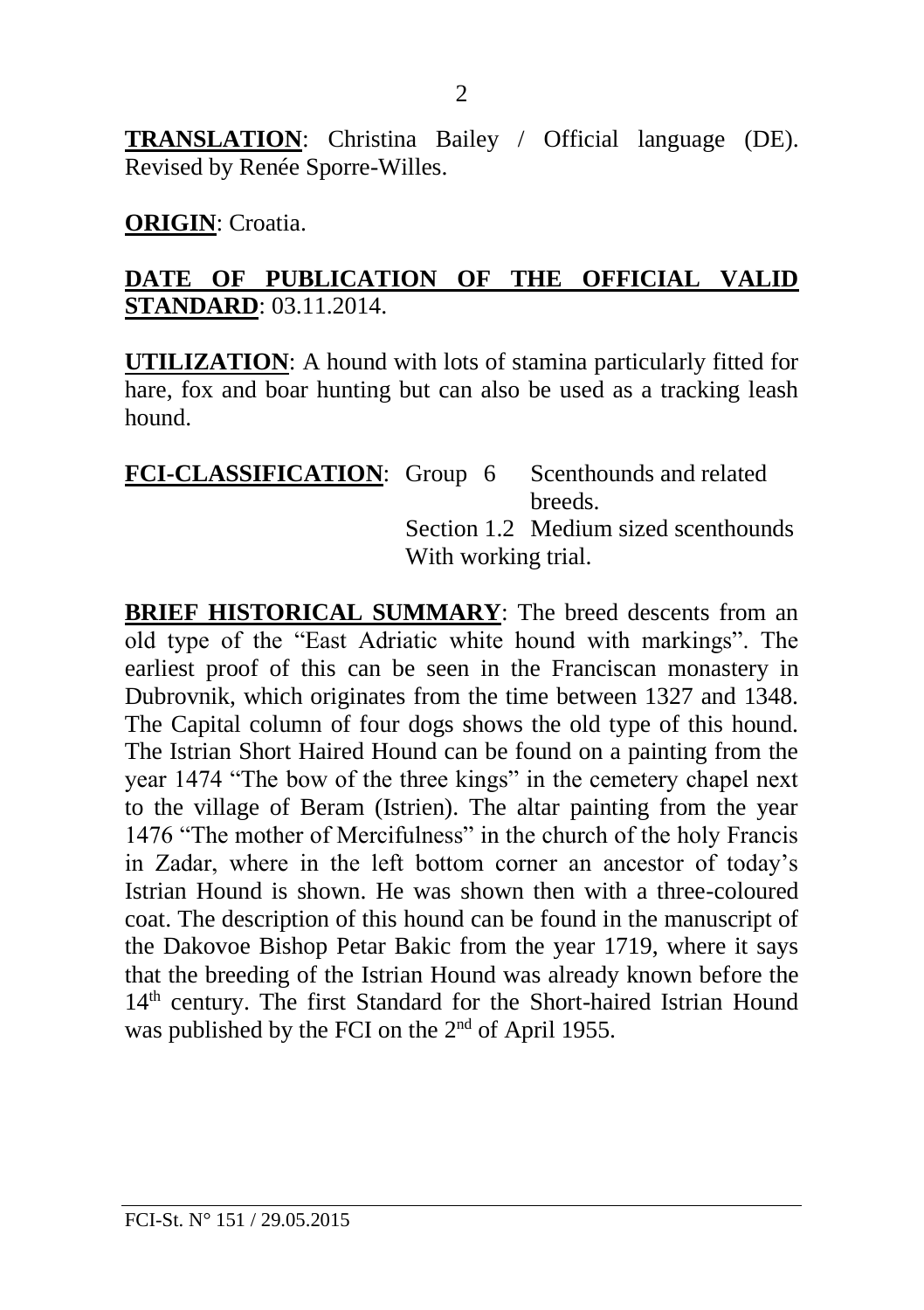**GENERAL APPEARANCE**: A dog of noble appearance with a hound-like strong body, of medium size.

Slender, elegant body without any coarseness, with harmonic movements and short, fine hair of snow-white colour with orange markings on the head and body. The difference between male and female has to be distinctive.

### **IMPORTANT PROPORTIONS**:

Rectangular body; length to exceed height at the withers. Height to the elbow: about 50% of the height at the withers. The length of skull to slightly exceed the length of muzzle.

**BEHAVIOUR/TEMPERAMENT**: The breed is easy to train for hunting and is very popular with the huntsmen due to its excellent hunting abilities. This hound is particularly suited for hunting in rough, stony areas (Karst-areas) but also in all other hunting areas. The voice is strong and melodic.

Of lively temperament, gentle, docile, obedient, neither nervous nor aggressive. Devoted to his owner. Wary of strangers.

**HEAD**: The head is in good proportion to the body of the dog and of an elegant and longish form. The head shows slight divergent lines.

### CRANIAL REGION:

Skull: Slightly longer than the muzzle, it is broadest between the ears. The temporal area is rounded. The occipital protuberance is slightly marked and the frontal furrow is moderately developed. Stop: Slightly developed.

#### FACIAL REGION:

Nose: Must not be higher or lower set than the nose bridge, the nostrils are well open. The whole nose leather and the inside of the nostrils have to be black or brown pigmented. Partially nonpigmented nose leather (partially pink coloured) can be tolerated but is not desirable.

Muzzle: Strong, slightly shorter than the skull, tapering gradually from the stop towards the nose. Neither too narrow nor too pointed. The nose bridge is straight.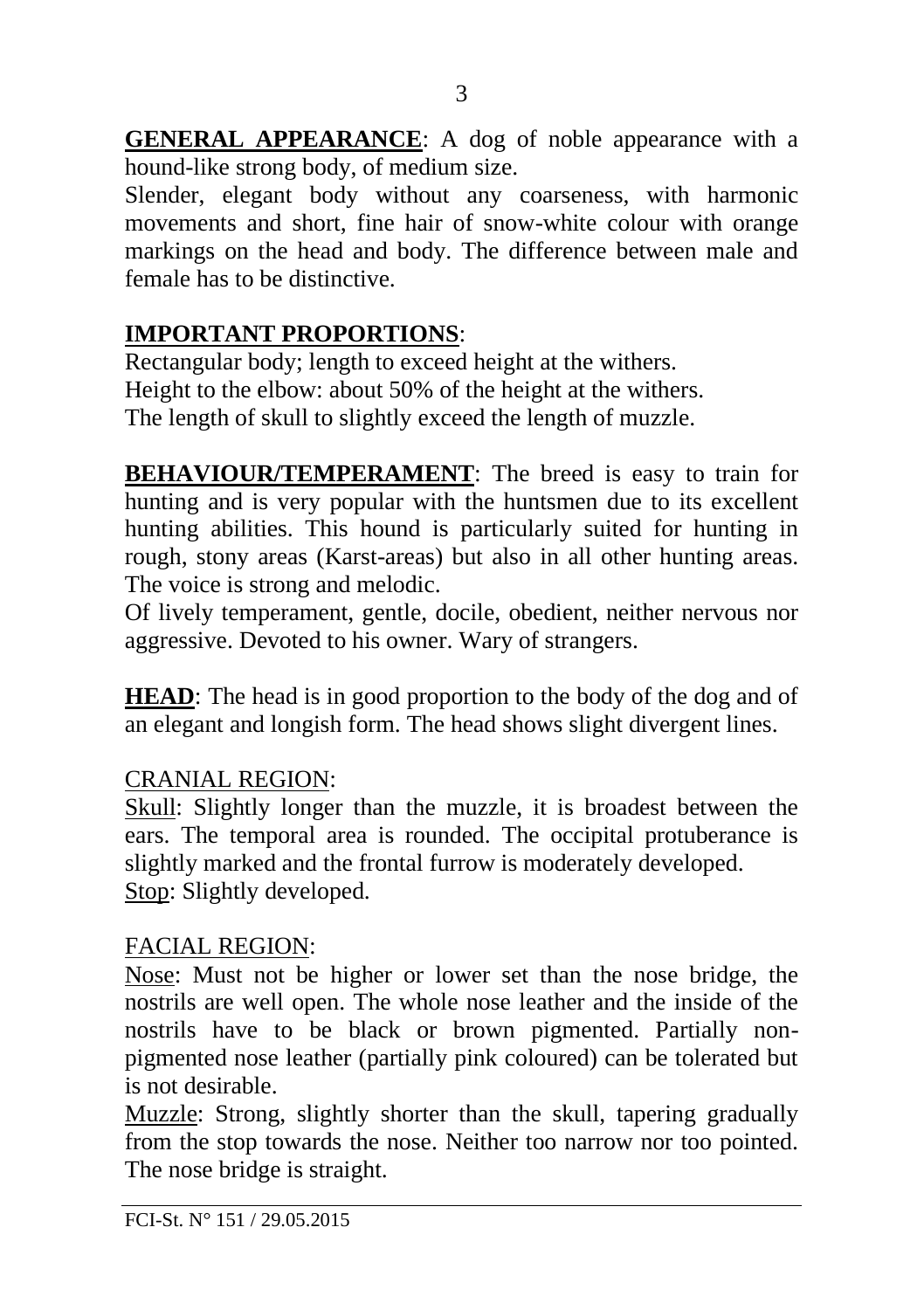Lips: Thin, tight, well fitting to the jaw. The labial commissure is not visible. Fully pigmented in correspondence with the colour of the nose leather. Partially non-pigmented lips (partially pink coloured) can be tolerated but are not desirable.

Jaws/Teeth: The jaws are strong and well developed. The teeth are white and well placed in the jaw. Scissors bite. The incisors are vertically placed into the jaw. A complete dentition is desirable (42 teeth in accordance with the dental formula). Missing premolars PM1 and molars M3 are not taken into account. The missing of other teeth is not desirable.

Cheeks: The chewing muscle and the cheekbone must not be too accentuated.

**EYES**: Medium size, set moderately wide apart and placed semi frontal in an angle of 10–15 degrees to the horizontal line. Oval shaped, colour is dark brown and the expression intelligent. The eyelids must not be limp or show signs of Entropion or Ectropion.

The eyelids to be pigmented in accordance with the colour of the nose leather. Partially non-pigmented eyelids (partially pink coloured) can be tolerated but are not desirable.

**EARS**: Dropped, lying close to the head, the front edge of ears (earlobe) touches the skull; set at eye level. The ear has the shape of an isosceles with a rounded tip, medium length and when drawn towards the nose has to reach the labial commissure. The ears are thin and must not show any wrinkles, be bent in or carried sticking out. They are covered with short hair.

**NECK**: Strong and well muscled placed at an angle of 45 degrees to the horizontal line. It tapers slightly towards the head. The skin on the neck is taut without dewlap or very pronounced folds.

**BODY**: Body has to be strong but harmoniously developed.

Withers: Well developed.

Back: Strong, well muscled, level.

Loin: Of medium length, broad, well muscled, firm and well attached to the croup.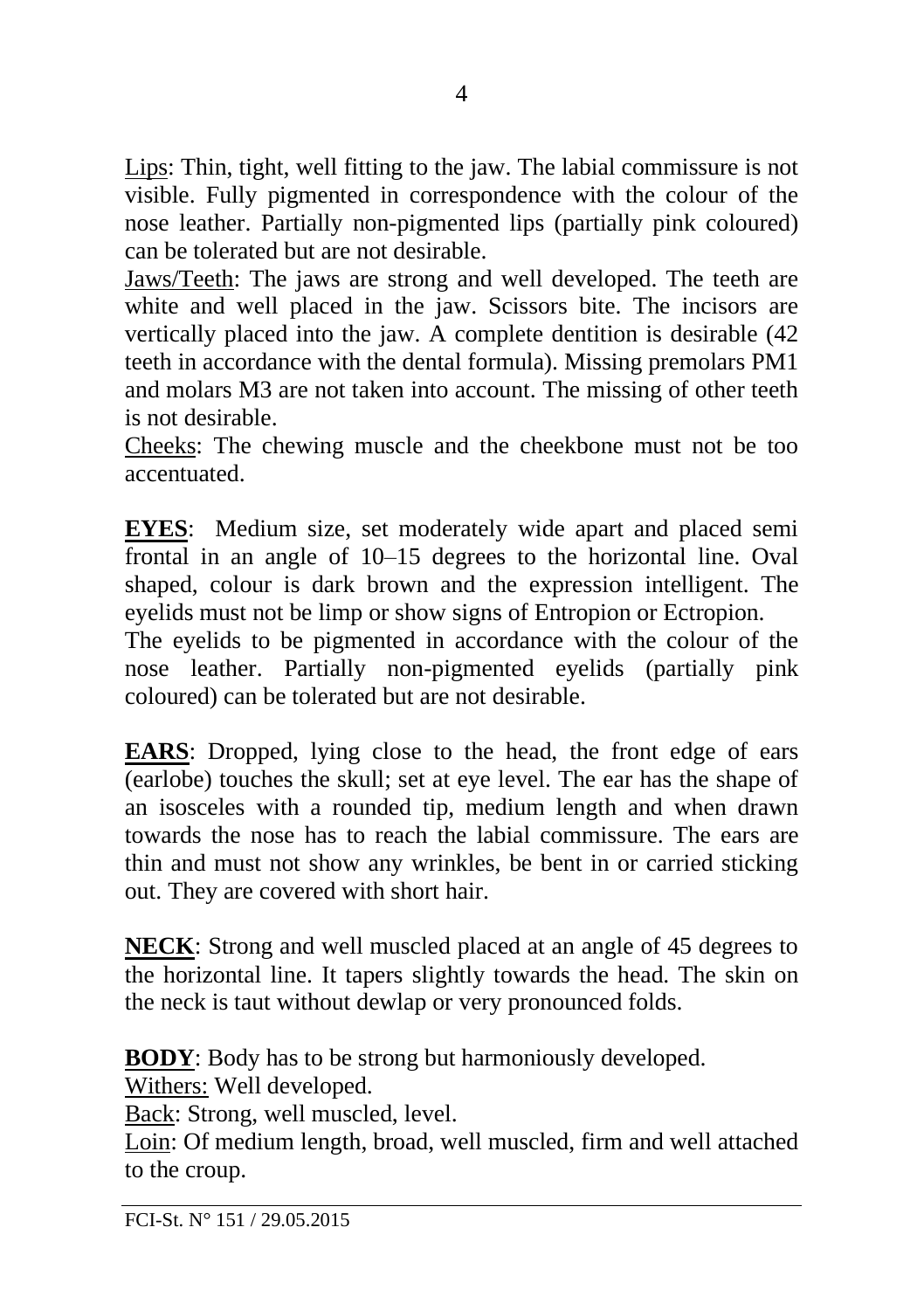Croup: Well muscled, strong, broad, sloping at a 25–30 degrees angle to the horizontal line. Placed a little lower than the withers.

Chest: Deep, broad, capacious but not too broad or barrelled. The rib cage has to reach to the elbows. The ribs are well sprung.

Underline and belly: The underline rises gently from the sternum to the flanks to show a slight tuck up.

**TAIL**: Set as a continuation of the line of the croup. Strong at the root, gradually tapering towards the tip of the tail. Stretched downwards it reaches the hock or even below. Sabre shaped tail carried below the topline. Carried higher when the dog is excited (in affect) is tolerated, however tail must not be carried above back or bent in under the body. Tail to be well covered with short hair. Sometimes the underside of the tail has slightly longer hair (brush), which is not recommended.

### **LIMBS**

### FOREQUARTERS:

General appearance: The forequarters must be in good proportion to the body and show even angles.

Shoulder: Of medium length, muscular. The shoulder angle is 115– 120 degrees.

Elbow: Close to the body.

Forearm: Bone strong and rounded but never massive, muscle tone strong. Parallel seen from front.

Carpus (Wrist): Short and elastic.

Metacarpus (Pastern): Elastic, slightly sloping.

Forefeet: Oval shaped with tight toes and strong nails and pads.

### HINDQUARTERS:

General appearance: Strong and elastic in action.

Thigh: Strong and well muscled.

Lower thigh: Forming an angle of about 40 degrees to the horizontal line.

Hock joint: Strong and firm. The hock angle is about 130 degrees.

Metatarsus (Rear pastern): Nearly vertical to the ground, solid and elastic.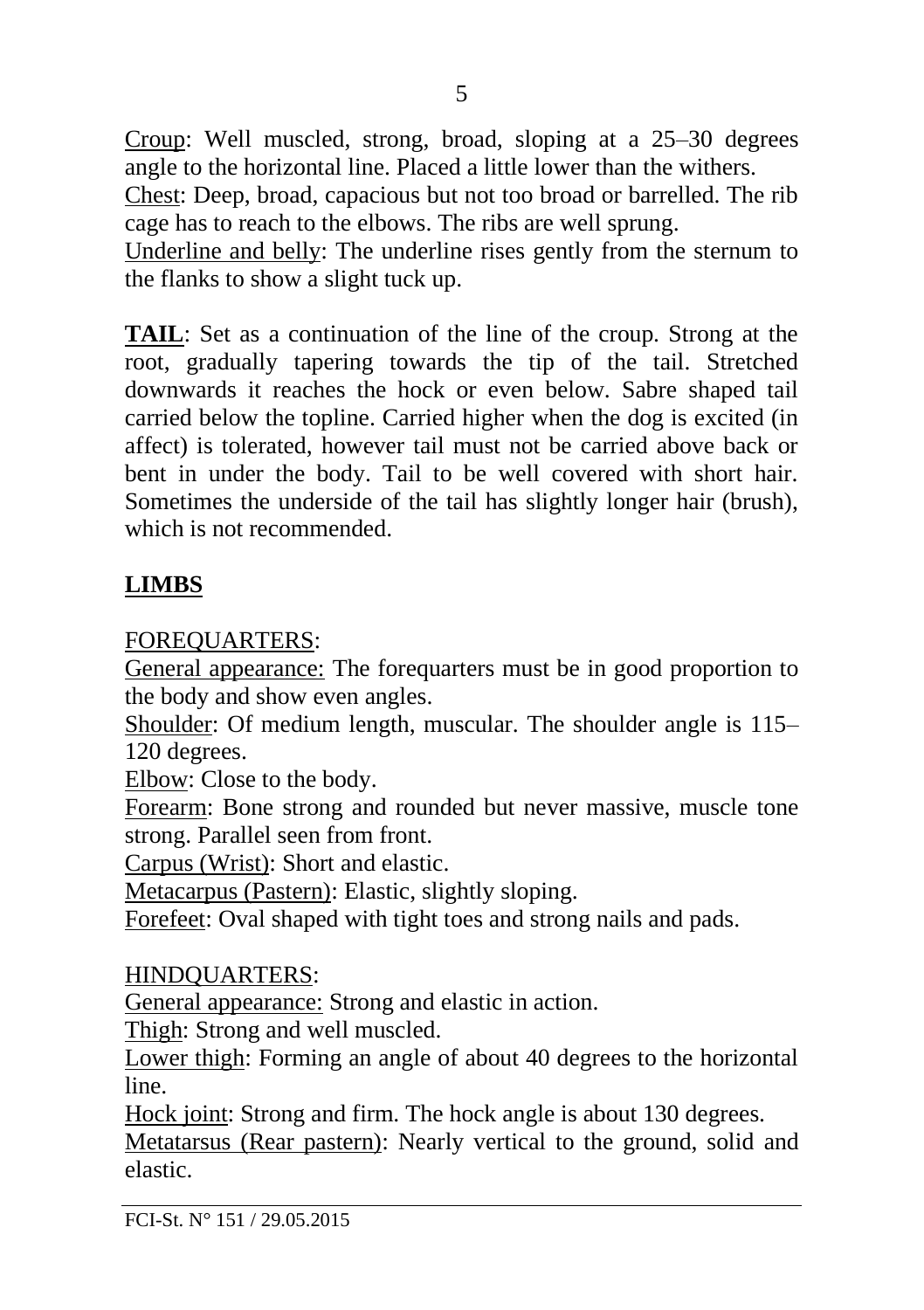Hind feet: Oval shaped with tight toes and strong nails and pads.

### **GAIT/MOVEMENT**:

The reach is substantial with a strong drive. The movement has to be harmonious; there must be no twitching. Preferably the back has to be steady during action and the limbs must not cross over.

### **SKIN**:

Elastic, thin, without wrinkles and of pink colour. The head does not show any wrinkles either. Often the pigment shows on the skin in a form of greyish-black (sometimes brownish) mottles, which is visible through the white coat. This is permitted.

### **COAT**

Hair: The hair has to be hard, dense, shiny and lying close to the body. Its length is around 1–2 cm. Sometimes the hair is a little longer on the back of the thighs and on the underside of the tail, which is tolerated but it is not desirable.

Colour: The basic colour is snow-white with orange coloured markings on the body and on the head. The orange coloured markings can be found in all shades, but shades must be even. The total amount of orange coloured markings must not exceed one third of the whole body. On the head the markings can be found on the ears, on the skull and on the foreface but the head must not be completely orange coloured. A symmetrical spread of the markings on the head is desirable. The markings on the body can be anywhere, mostly on the back, on the ribcage and around the tail set. Markings have the shape of spots, which have to be clearly separated. They must not get uneven or paler towards the edges of the markings. Small spots, if visible through white basic colour, can usually be found on ears.

### **SIZE AND WEIGHT**:

| Height at the withers: | Males:   | $49 - 53$ cm. |
|------------------------|----------|---------------|
|                        | Females: | $47 - 51$ cm. |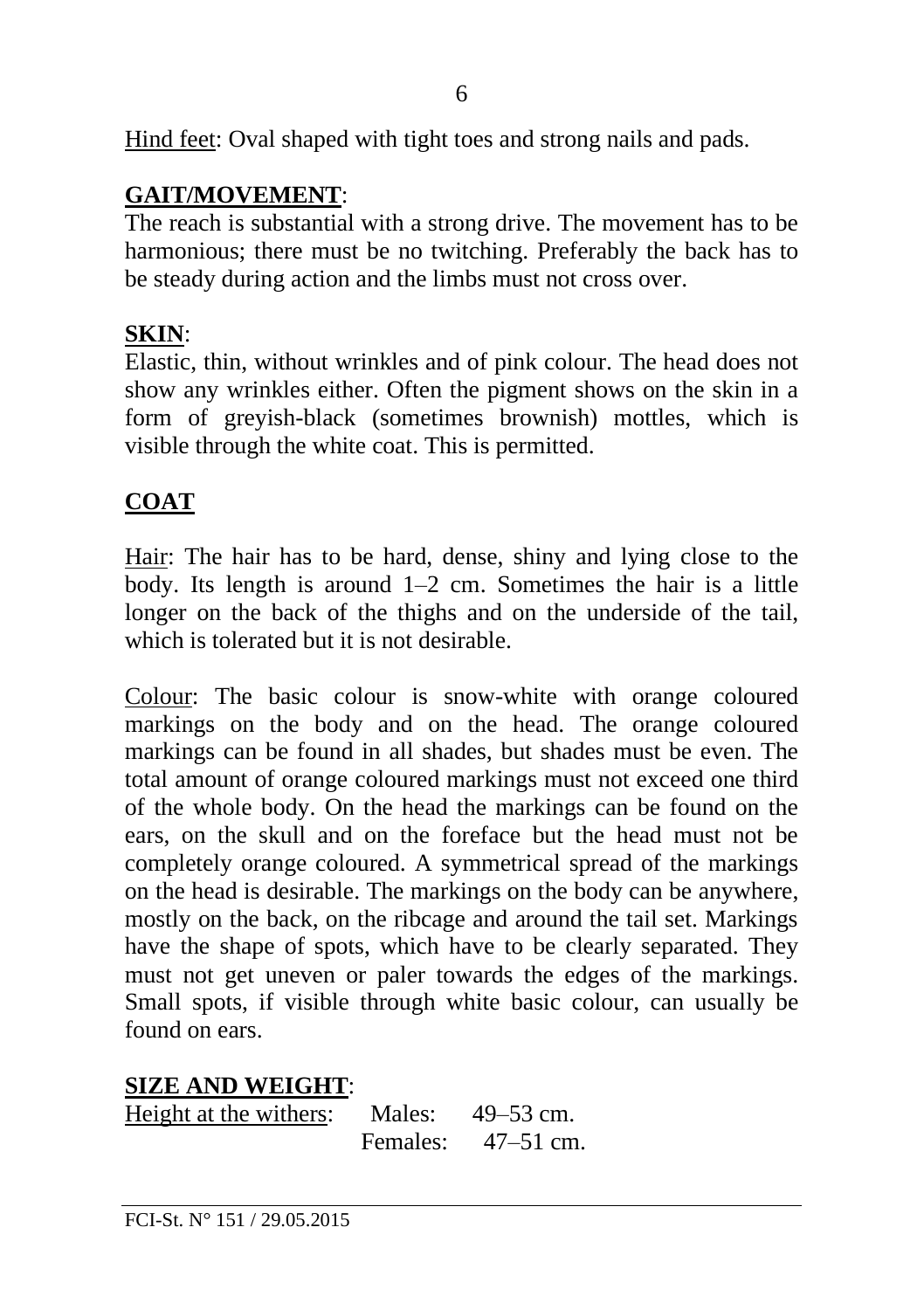Height differences of  $+/- 3$  cm in males and females of excellent type and conformation will be tolerated.

**FAULTS**: Any departure from the foregoing points should be considered a fault and the seriousness with which the fault should be regarded should be in exact proportion to its degree and its effect upon the health and welfare of the dog and its ability to perform its traditional work.

### **DISQUALIFYING FAULTS:**

- Aggressive or overly shy dogs.
- Dogs, which clearly show physical or behavioural abnormalities.
- Converging headlines.
- Muzzle longer than skull.
- Untypically short muzzle.
- Concave or convex nasal bridge.
- Undershot or overshot, wry mouth.
- Blue eyes.
- Totally unpigmented nose, evelids or liprims.
- Body length shorter than the height at the withers.
- Short-legged dogs of achondroplastic type.
- Tail carried in a ring or a laterally curved tail.
- Coat on the body longer than 2.5 cm.
- Red, chestnut brown, lemon yellow markings or any other coat colour not in the standard.
- Presence of a third coat colour
- Height above or below the tolerated measures in the standard.

## **N.B.**:

- Male animals should have two apparently normal testicles fully descended into the scrotum.
- Only functionally and clinically healthy dogs, with breed typical conformation should be used for breeding.